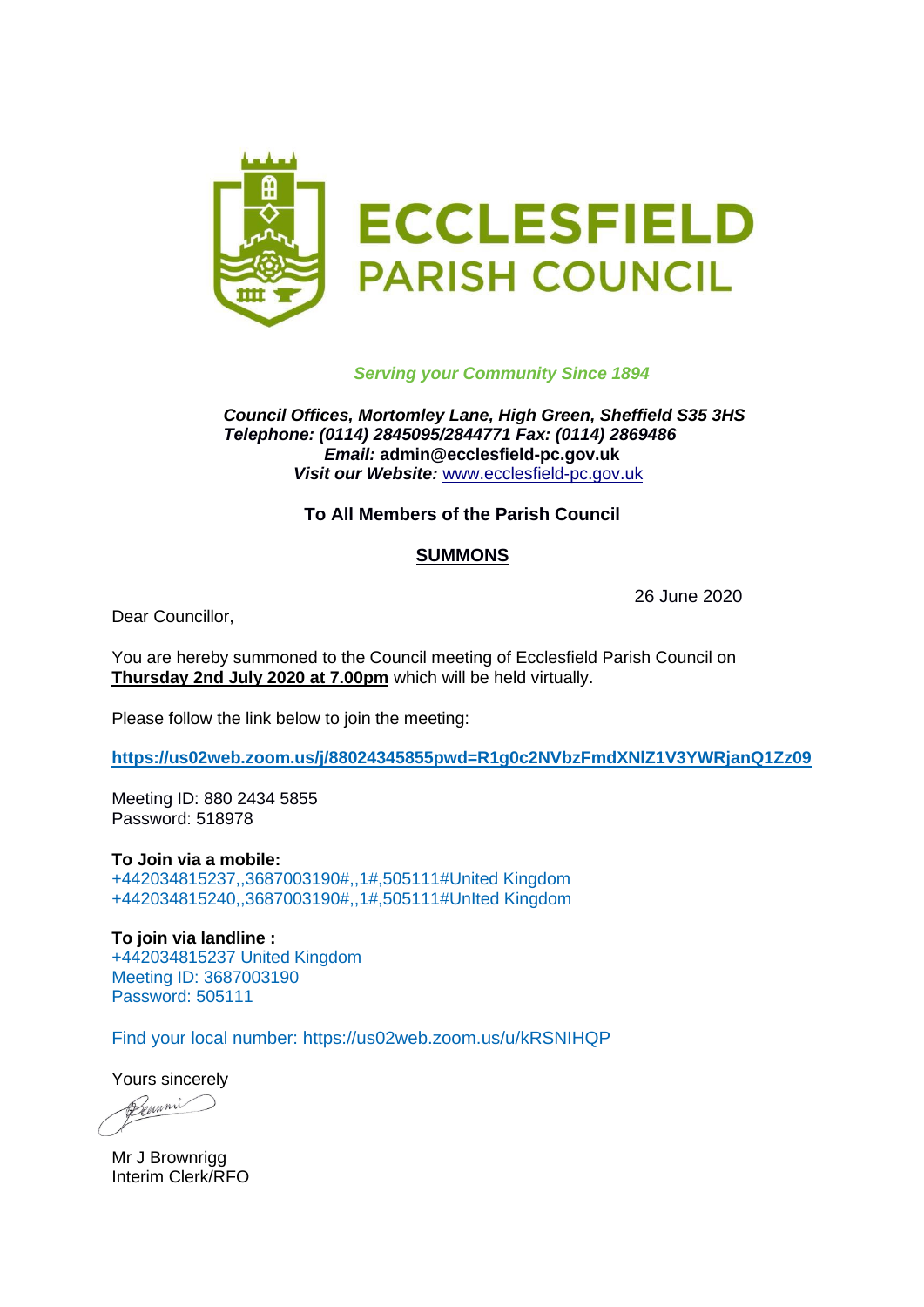## Ecclesfield Parish Council

## **Chairman's announcement**

Prior to the commencement of the meeting, the Chairman will outline the procedure for this remote meeting to ensure that the meeting is effective and lawful including:

- Councillors must observe the Council's Code of Conduct during the meeting.
- Voting procedure.
- Public session and exclusion of the press and public procedures.

- Anyone wishing to record is asked to let the Chairman of the meeting know prior to the start of the meeting. The meeting is being recorded by the Council.

- All Councillors present are required to state their name prior to the commencement of the meeting.

# **AGENDA**

## **30 Apologies and Reasons for Absence**

To note apologies and approve reasons for absence.

#### **31 Declarations of Interest**

a) To consider any requests for dispensation.

b) To note any declarations of interests not already declared under the members Code of Conduct or members register of Disclosable Pecuniary Interests.

## **32 Exclusion of the Press and Public**

To consider if any items on the agenda require the exclusion of the Press and Public (Public Bodies Admission to Meetings Act) 1960 Section 1 (2) due to the confidential nature of the business to be transacted.

## **33 Public Participation Session**

To receive questions from members of the public under the direction of the Chairman and in accordance with the Council's Standing Orders. (standing order 3 states that the public participation session will be for no more than 15 minutes and a member of the public shall not speak for more than 3 minutes).

Members of the public should please note that the Council reserves the right to respond in writing if any matter requires further research or consideration and that reports should be submitted in writing before the meeting so they can be dealt with under correspondence.

**34** To consider approval of the minutes of the Annual Meeting of the Council held on 14th May 2020.

**35** To consider approval of the minutes of the Extraordinary Council Meeting held on 11th June 2020.

**36** To receive an update from the Chair of the Staffing Committee Meeting held on 25th June 2020 and to consider the recommendations from the meeting, (minutes to follow prior to the meeting).